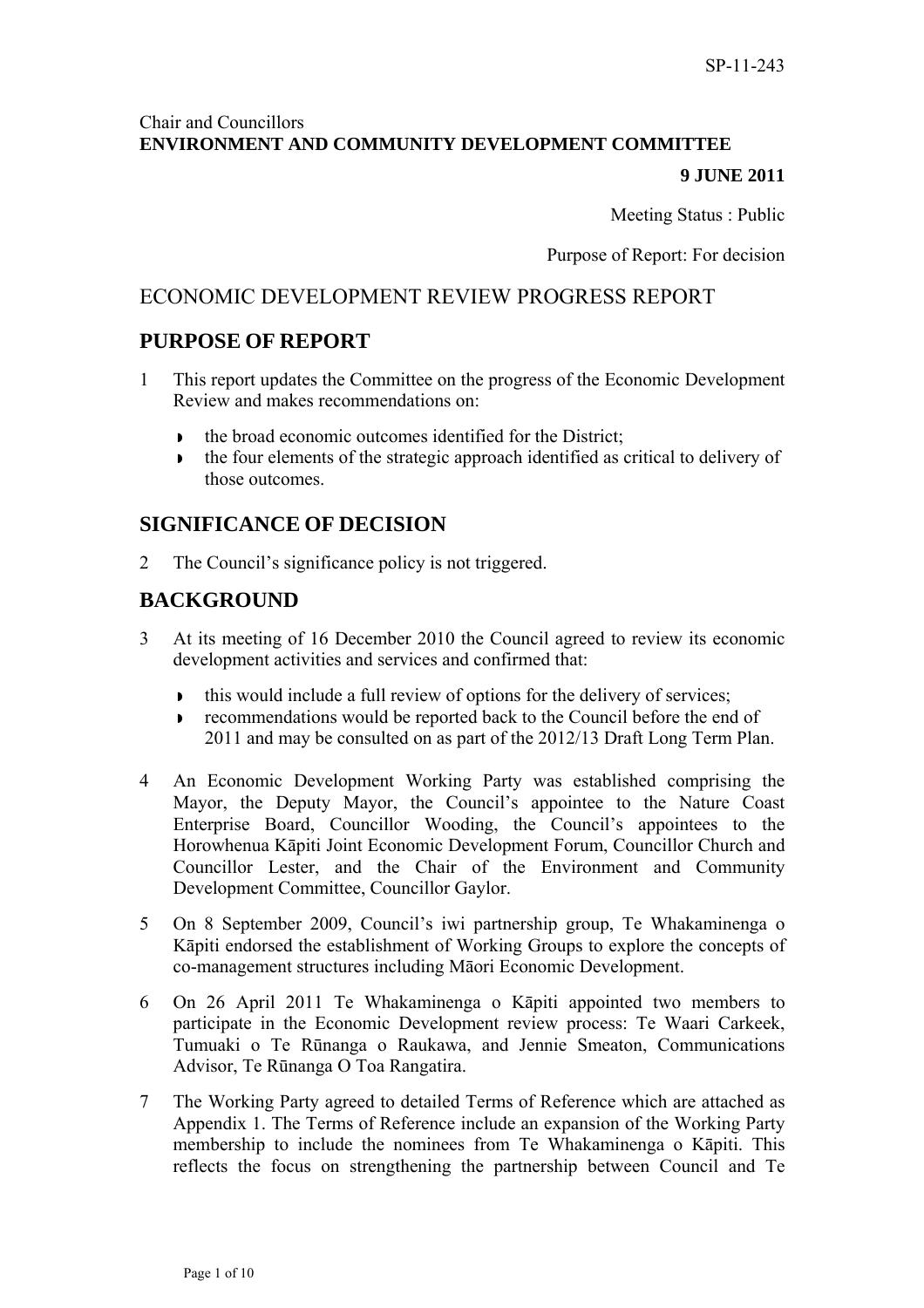Whakaminenga o Kāpiti and recognises the importance of Māori business to the economy of the region. The Committee's approval of these Terms of Reference is included in the recommendations to this paper.

- 8 Stage 1 of the review identifies options for the economic outcomes sought by the Council, including exploring the wider question of the Council's role in economic development.
- 9 The remainder of this paper reports on the progress of Stage 1 of the review, the issues considered and the key elements of a strategic approach identified as critical to delivery of the outcomes.

# **CONSIDERATIONS**

### Desired outcomes

- 10 The economic development outcomes identified by the Working Party have their origins in the Community Outcomes. They are a response to the external environment and are based in the long-standing and long term focus on sustainability which this Council shares with the Kāpiti Coast community.
- 11 The Council's economic development strategy needs to be designed to help deliver a thriving and resilient future for the Kāpiti Coast's communities. Because of the close connections between economic and social well-beings, improving the resilience of the economy and business community will consequently strengthen the resilience of the wider community.
- 12 In order to build this resilient and sustainable future economy, the Kāpiti Coast must:
	- be a great place to live, work and play;
	- transform itself into a 'new economy' over the first half of the 21st Century.

#### *Great place to live, work and play*

- 13 The community has identified a desire to create more employment in the District and to broaden the range of jobs available. Job creation (particularly 'smart' job creation), wealth attraction and some lessening of dependence on other parts of the region, country and world will better secure the futures of the Kāpiti Coast's residents. 'Smart' jobs are generally taken to be those jobs which are part of the new, low-carbon economy and which add considerable value to basic commodities and materials produced in the area. Their return per hour of labour to the employee and to the wider economy is significantly higher than that of the traditional jobs in the 'old' economy.
- 14 Community feedback over a number of years has confirmed a strong emphasis on sustainability values and the Kāpiti Coast has long been seen in the Wellington region as a playground for young and old.
- 15 Pulling all these elements together into a "total package" which presents a point of difference in the region will provide strong support for business attraction and employee attraction activities.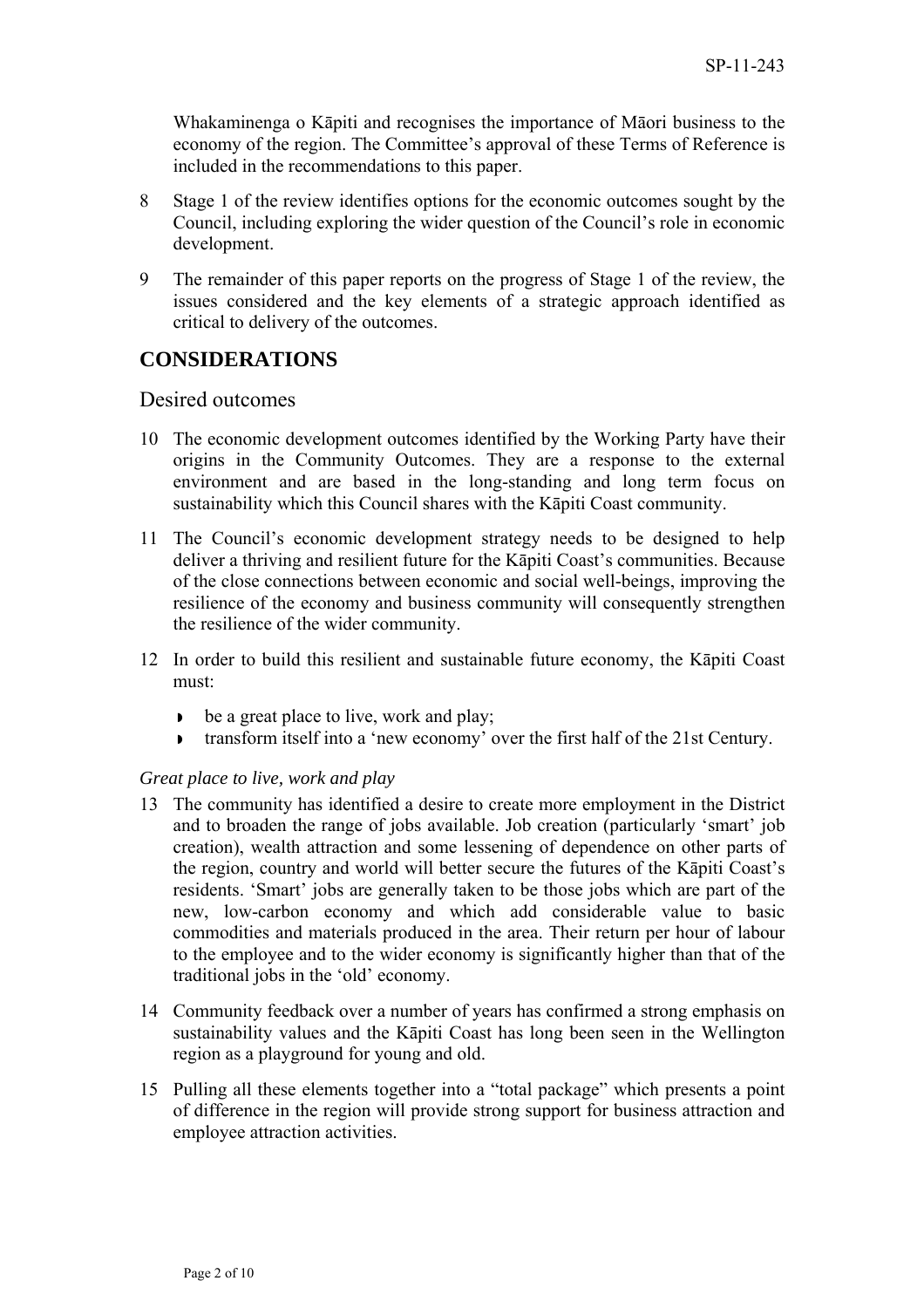#### *Transforming to a 'new' or low-carbon economy*

- 16 The Kāpiti Coast has an economy which is very dependent on external business cycles and national and global economic forces (e.g. construction and retail), government policy decisions (investment in social services) and associated services. It is very dependent on population growth and consumer services rather than value add activities. The local economy has no strong underpinning that equips it to build a future, rather than react to external changes.
- 17 Major contributors to the Kāpiti Coast economy over the ten years from 1999 to 2009 in terms of numbers employed were, in descending order, retail and distribution, social services (including a significant aged care sector), business services and construction. Manufacturing, recreation services and the primary production sector were also significant areas of activity. While the primary sector and manufacturing were still important contributors at the end of the decade, both experienced declines in numbers employed over that time. Greatest growth was in the social services sector. Only the primary production sector showed a continuing and steady decline in GDP over the decade.
- 18 The economic picture at the end of the decade is less rosy. Employment growth in the District dropped from 4.5% in 2008 to 0.2% in 2009. Areas most badly affected were primary production and the construction sector. The rapid decline in the construction sector and the contemporaneous rapid increase in the social services sector is the local reflection of the difficult global economic situation post 2008.
- 19 There are opportunities to position the District economy to take advantage of what is coming to be called the 'low-carbon economy'. This includes energy and water technologies and taking advantage of rising transport costs to build local value add food production. It can also mean building capability in the traditional local economic activities.
- 20 Building on existing strengths and identifying sound new opportunities will equip the Kāpiti Coast to play its part in the economy which develops over the first half of the  $21<sup>st</sup>$  Century. The transition to a low-carbon world, which must take place over the coming decades as fossil fuels become increasingly scarce and expensive, will be made easier if existing strengths are built on and adapted, and new areas of focus use the Kāpiti Coast's natural advantages as a platform. The Council has already taken some steps in this direction with its support for the Clean Technology Centre of NZ at Ōtaki. This momentum continues with close collaboration with Grow Wellington and the developer of the Clean Technology Business Park to leverage this initiative.
- 21 Keeping abreast of developing trends will equip the Kāpiti Coast to take advantage of opportunities as they arise particularly in the area of smart, lowcarbon, sustainable technologies. Such technologies could be applied in traditional areas of strength as well as in whole new areas which will no doubt open up over the next few decades.
- 22 A further important feature of Kāpiti's future economic development should be a focus on reducing transaction costs and improving re-spend within the District. The greater independence in the local economy implied in this will help build the District's ability to withstand the potential shocks noted in paragraph 27 below.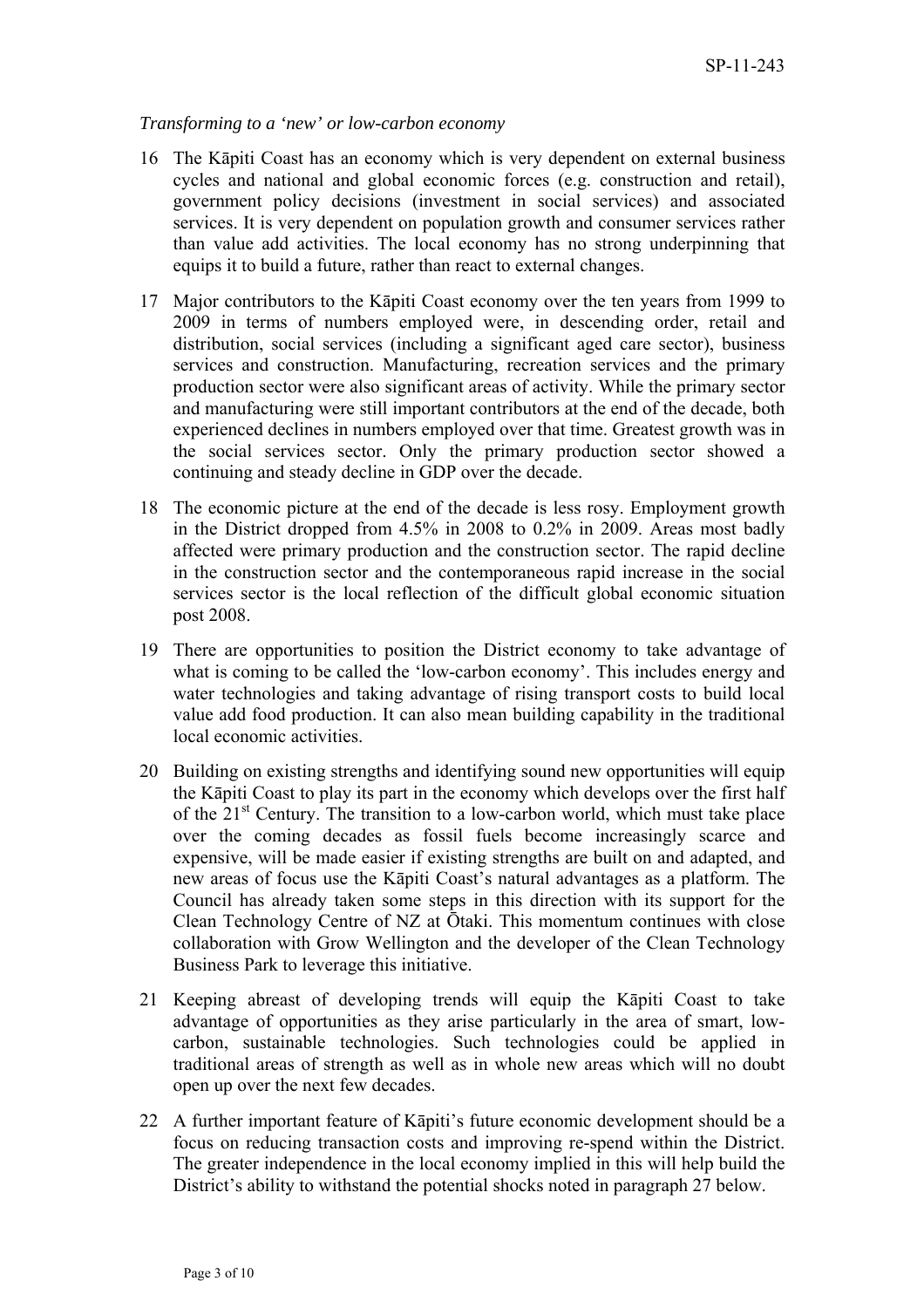23 Discipline and a framework for analysing the benefits of opportunities will be required to ensure the areas which will best support achievement of the long-term objectives are selected and temporary distractions and short-term gains do not divert attention from them once chosen.

## General approach

24 In order to achieve these two desired outcomes, it is proposed that the strategic approach is underpinned by four linked elements which will provide a set of preliminary criteria for assessing the value of any particular initiative.

### *Future-proofing*

- 25 Any economic development strategy must both allow the District to be nimble in response to developments elsewhere so that it can follow opportunities and is not left heavily invested in declining sectors, and also guard against threats on the horizon.
- 26 Ensuring that the local education sector is producing a workforce equipped with the necessary skills will be important as will ensuring that the right physical infrastructure is in place (ultra-fast broadband etc).
- 27 A number of plausible threats (which may also offer opportunities) are on the economic horizon or are constant risks to the District which, while they may not all come to fruition or not in disastrous ways, *could* have serious consequences and must be addressed:
	- peak oil and other critical resources (silver, copper, hydrocarbon-derived plastics etc)
	- impacts of increasing numbers of extreme weather events both here and in other economies
	- $\bullet$  the potential for a major earthquake in the region significantly reducing the job-market in Wellington and/or severely damaging local infrastructure.
- 28 The International Energy Agency has indicated that it believes oil production already peaked in 2006 and the US military has opted for 2011. If this is the case, it is likely that the more serious effects will be seen by the middle of this decade and certainly by 2020.
- 29 Early identification of sectors which will struggle to survive in the new economy will enable planning for migration to new activities or necessary adjustments in the way those sectors operate.

#### *Building on existing strengths*

30 Some of the existing sectors of the Kāpiti Coast's economy may provide a strong platform for development in the medium and longer term. These could be identified through a professional analysis of the District's strengths, weaknesses, opportunities and threats and comparing it to the results of research on potential future growth areas of the local, national and global economy.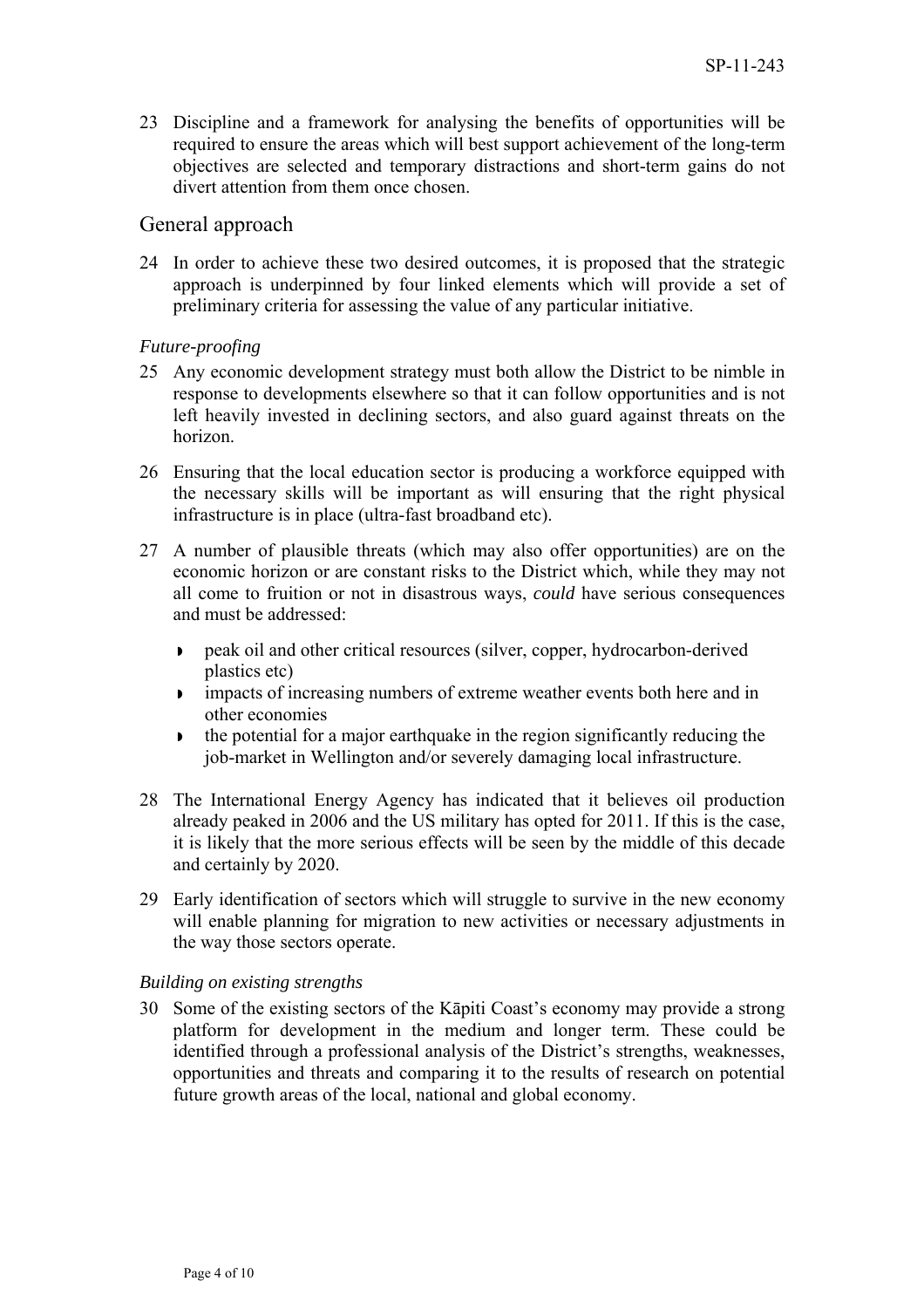### *Diversifying the economy while maintaining focus*

31 Diversification of the economy will provide some level of insurance against shocks and improve resilience. The development of several sectors will spread risk but the weakness which comes from lack of focus must be avoided.

## *Orienting the economy away from commodity production to high value-added activities and supporting services*

32 Along with the rest of New Zealand, the Kāpiti Coast's economy could benefit from a deliberate effort to add value to products made or grown in the District in order to improve the return per hour of labour invested.

# Rationale for Council involvement

33 The Kapiti Coast District economy needs to change its primary focus from simply servicing population growth, to actively carving a future within a new kind of economy and making sure existing businesses are also equipped to take advantage of the opportunities which will arise. It is suggested that in this context the fundamental rationale for Council's involvement in the economic development context is as an agent of change. That is, its economic role is not simply to support the growth of what businesses happen to exist in the District now but to help reshape economic activity. There are a number of ways Council can undertake this role.

### *Vision/leadership*

34 Council can make a unique contribution to the establishment of the vision and the leadership effort required to develop an economic development strategy due to its particular position in the community. Arguably, Council has a wide knowledge and overview of a range of activities in the District, both in the economic sphere and beyond. Council can challenge ideas, undertake research of new concepts and use its strategic overview to help deliver best value to ratepayers and residents and support the efforts of business. Through its overview Council can ensure that sight of the strategic goals is not lost. If activities are focused on the strategic ends and opportunities are sought for leveraging efforts between different activities, the effectiveness of economic development efforts can be improved.

#### *Addressing gaps*

35 The Council can contribute to addressing gaps in information, knowledge and skills as well as in resources which support the business sector to gear itself up to new challenges and opportunities. This expertise and leadership will develop in the sector over time allowing the Council to step back but it is important Council helps to fill these gaps as far as it is able to in the meantime.

#### *Enabling role*

36 Finally, under the Local Government Act 2002, Council must support and take account of the community's social and economic well-being in its activities and decision-making. Council is the major player in providing essential infrastructure, planning development (especially of town centres) and regulating land use – all critical underpinnings of the local economy and the community's well-being. Contributing to the economic development of the District is a core part of Council's job.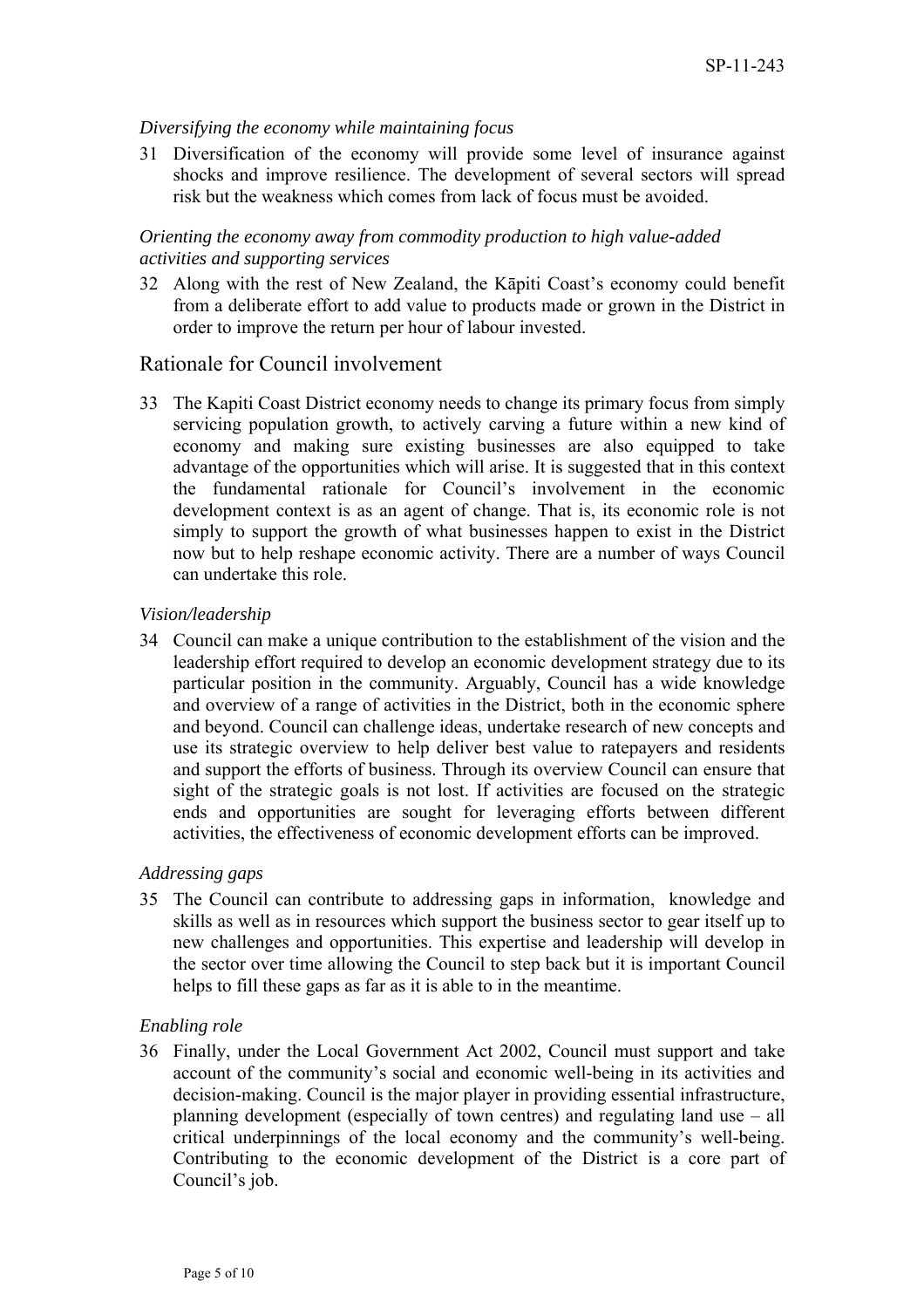37 It should be noted in this context that the Council has constraints on the financial and human resources it has available, particularly in the present economic climate. In the matter of economic development activities it will need to ensure that its efforts are applied in areas and ways that will be most strategically effective.

# Next steps – Stage 2

- 38 Stage 2 of the Review will conclude with a final report and recommendations to ECD in December 2011. This stage will:
	- provide a detailed analysis of what benefits and opportunities a structured focus on shifting to a 'new economy concept' can bring;
	- identify which sectors of the economy will deliver greatest value in the achievement of the desired outcomes. In assessing the likely contribution of value of various sectors, the review will assess the potential value to the local economy, and strengths and weaknesses of various sectors in light of what the future may hold;
	- identify the outcomes that Council might like to see achieved as a result of any resource it puts into economic development;
	- the range of delivery options available to Council to deliver on outcomes it seeks, including clarification of stakeholder interests.
- 39 Options will then be assessed against the two desired outcomes identified in Stage 1 and those to go forward for recommendation to the Environment and Community Development Committee.

## Financial Considerations

40 There are no financial considerations at this stage. The outcomes of the review may either be implemented within budgeted amounts or the development of the Long Term Plan during 2011/12 may provide an opportunity to review the overall level of expenditure.

## Legal Considerations

41 There are no legal considerations at this stage. When the review is concluded, there may need to be consideration of whether the recommendations are significant enough to require a special consultative procedure.

## Delegation

42 The Committee may make a decision under Section B1 of the Governance Structure approved by Council on 21 April 2011:

*"6 Generally… this delegation provides authority to exercise all functions, duties and powers relating to all matters assigned to this Committee… where financial provision has been made for the decision or activity in the LTCCP or Annual Plan, and where the action proposed is not contrary to established Council strategy and/or policy, or the power of delegation".* 

Also relevant is para 5.2: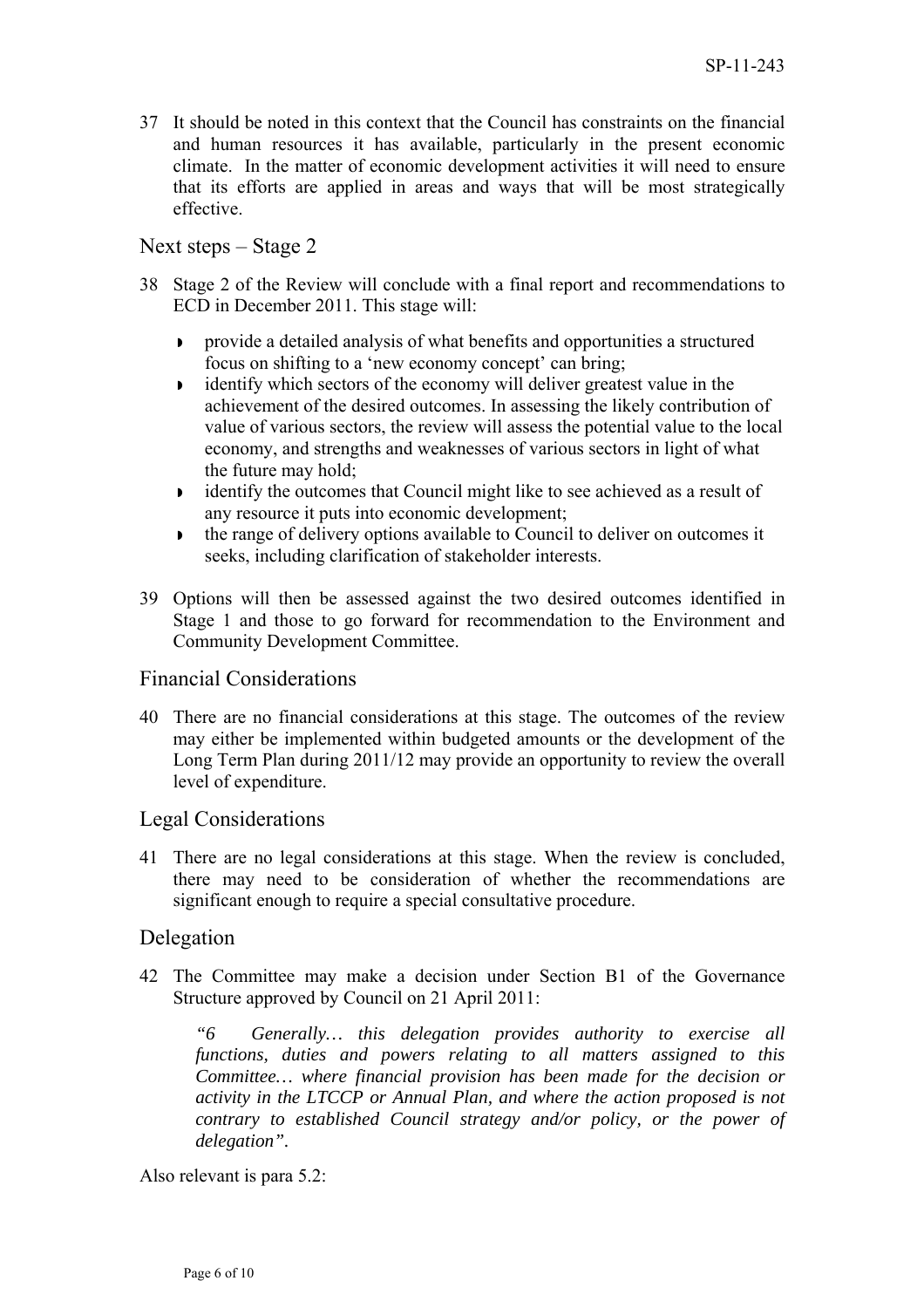'*Oversee the development (within any wider existing strategic framework) of social and economic community policies associated with promoting the social, economic, environmental and cultural wellbeing of the District;…"* 

## Consultation

43 Organisations and sectors of the business community identified as having a potential interest in future service delivery will be consulted by the Working Party during Stage 2 of the review prior to the final recommendations being brought back to the Council or appropriate Committee for consideration.

# Policy Implications

44 There are no policy implications arising from this report. The content and recommendations are consistent with the strategic direction set out in the 2009 Long Term Council Community Plan and the 2010/11 Annual Plan. Any recommendations that might result in policy changes will be brought back to the Council for approval in December 2011.

# Publicity Considerations

45 Given the interim nature of these recommendations, no publicity is proposed at this point. Some media activity may be appropriate once the Council has approved the final recommendations in December 2011.

# Other Considerations

46 The Council has provided support for the development and implementation of Te Aho, the Kāpiti Horowhenua Māori Economic Development Strategy, since 2008. Two Te Whakaminenga O Kāpiti representatives participate in the Working Party to facilitate input to the review from tāngata whenua. It may be that this group will work independently during Stage 2 of the Review.

# **CONCLUSIONS**

- 47 Given the potential for both risks and opportunities in the economic sphere over the next few decades, it is important that Council has a strategic framework within which to act to strengthen the District's economy. The Council can make an important contribution to ensuring the Kāpiti Coast's communities are as resilient as possible to shocks and well-positioned to take advantage of the opportunities that will arise.
- 48 A significant leadership opportunity exists for Council in acting as guardian and champion of the long-term strategic objectives of making the Kāpiti Coast a great place to live, work and play and of migrating the District to a new economy.
- 49 Aside from the requirements of the Local Government Act 2002, there are other good reasons for Council to continue to be engaged in this area of activity including its unique roles as enabler, facilitator and broker of relationships.
- 50 In investigating and identifying strategic sectors to support in order to achieve the long-term objectives, officers and the Working Party will bear in mind the fourstranded strategic approach of future-proofing, building on existing strengths,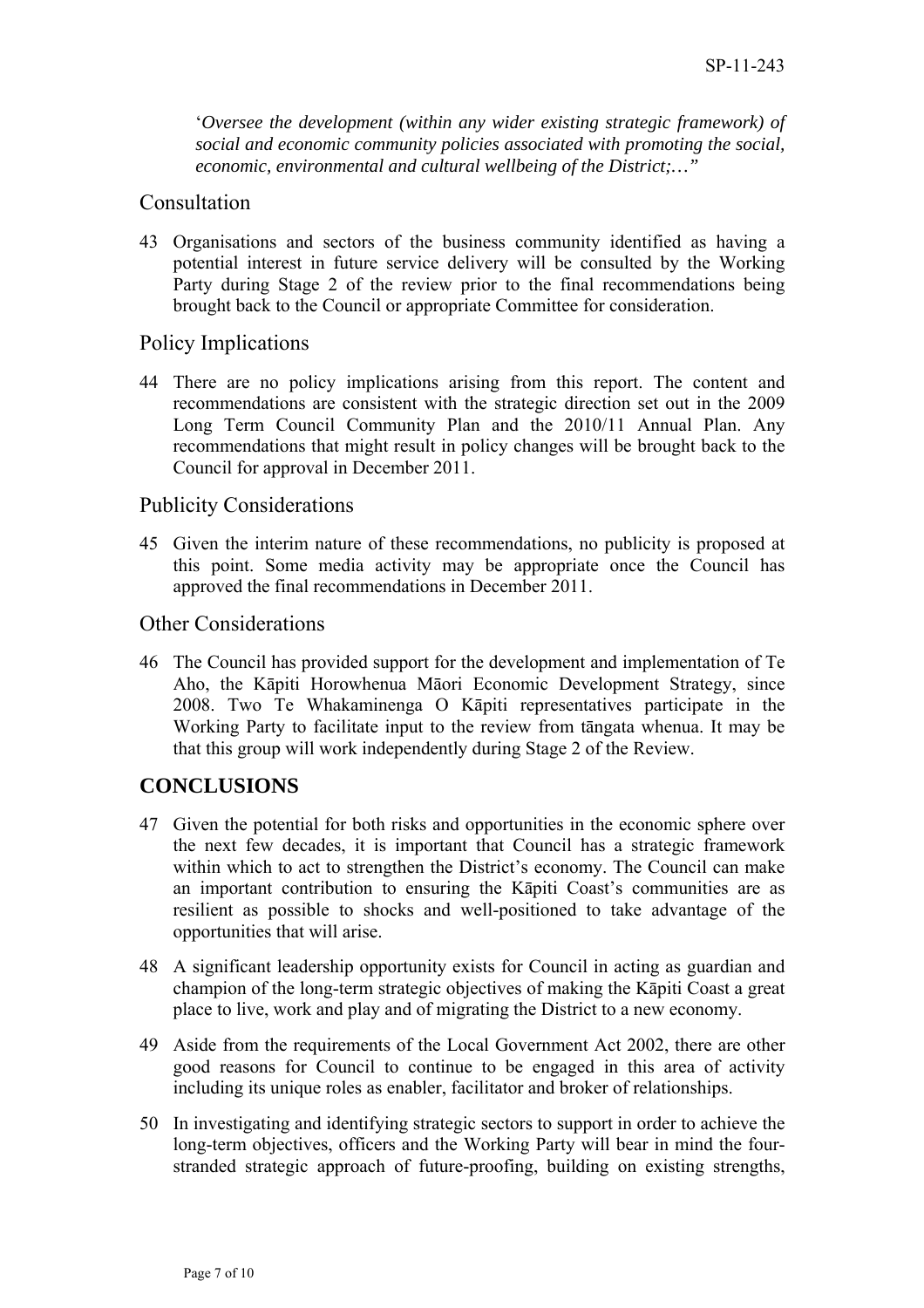diversifying while maintaining focus, and orienting the economy away from commodity production to high value-added activities and supporting services. This approach should continue to underpin the Council's economic development activities in future.

# **RECOMMENDATIONS**

- 51 That the Environmental and Community Development Committee approves the Draft Terms of Reference for the Working Party attached as Appendix 1 to Report SP-11-243.
- 52 That the Environmental and Community Development Committee notes that Stage 2 of the review will culminate in a final report and recommendations to the Committee by December 2011.
- 53 That the Environment and Community Development Committee adopts as working objectives for the economic development strategy the following longterm economic development objectives:
	- a) to make the Kāpiti Coast a great place to work as well as live and play;
	- b) to transform the Kāpiti Coast to a 'new economy' over the first half of the 21st Century which is less reliant on servicing population growth and is an active and successful participant in the emerging global low-carbon economy.
- 54 That the Environmental and Community Development Committee adopts a working strategic approach consisting of four linked elements to underpin its economic development strategy and activities:
	- a) future-proofing;
	- b) building on existing strengths;
	- c) diversifying the economy while maintaining focus;
	- d) orienting the economy away from commodity production to high valueadded activities and supporting services.

| <b>Report prepared by:</b>                | Approved for submission by:                       |                 |     |
|-------------------------------------------|---------------------------------------------------|-----------------|-----|
| Alison Lash                               | <b>Gael Ferguson</b>                              |                 |     |
| <b>Senior Advisor, Strategic Projects</b> | <b>General</b><br>Manager,<br><b>Partnerships</b> | <b>Strategy</b> | and |

# **APPENDIX 1: ECONOMIC DEVELOPMENT WORKING PARTY DRAFT TERMS OF REFERENCE**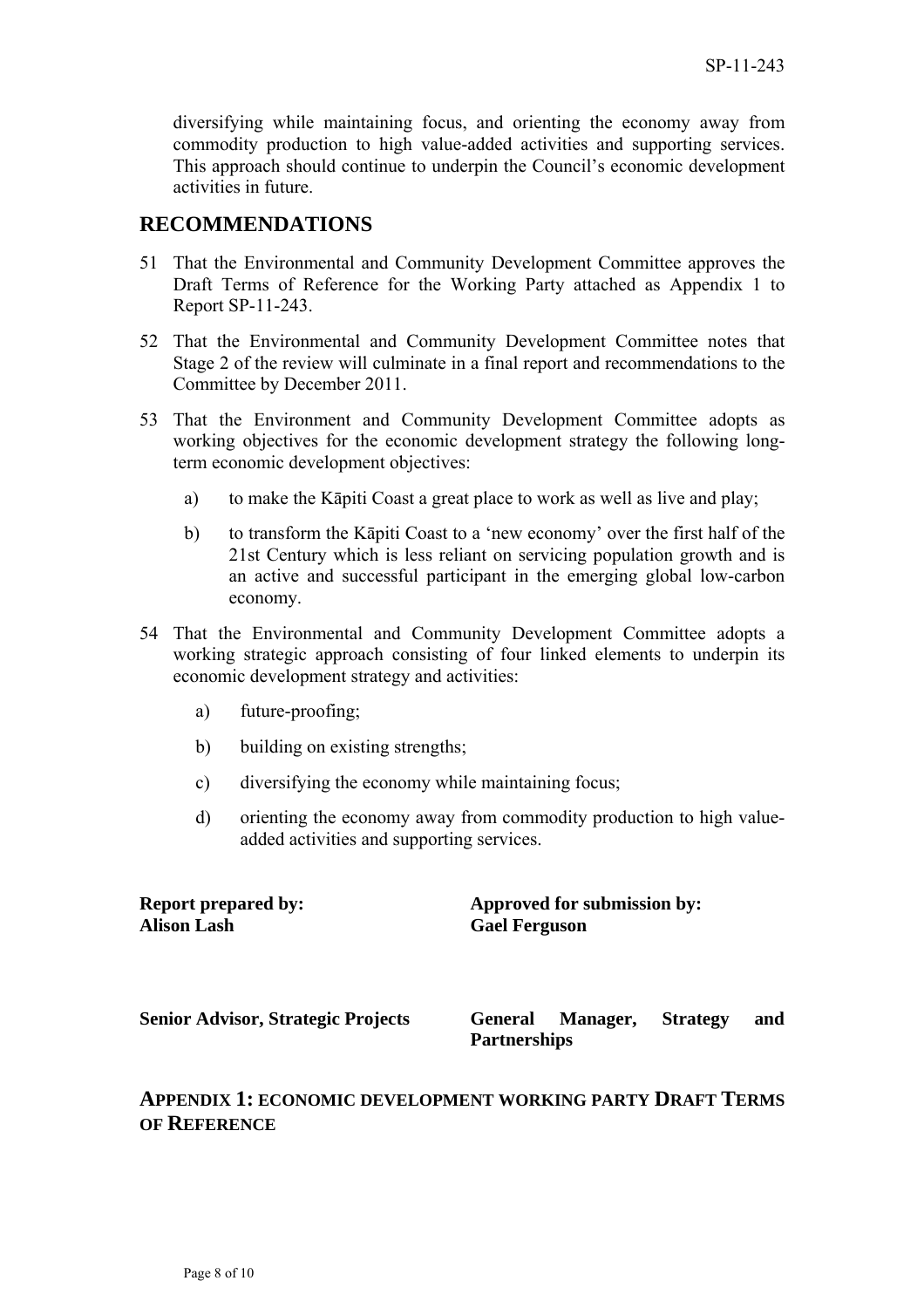## **Appendix 1**

### **ECONOMIC DEVELOPMENT REVIEW**

## **DRAFT TERMS OF REFERENCE**

Membership of Working Party

Mayor Councillors: Ross Church Penny Gaylor Tony Lester Hilary Wooding Te Whakaminenga representatives: Te Waari Carkeek Jennie Smeaton

Meeting schedule

At least 6 weekly to coincide with Environment and Community Development Committee meetings and other workshops and meetings on an as needed basis.

#### Background

The Council currently participates in two broad economic development initiatives and structures. These two structures are complementary and participation in both reflects the complexity of the District's urban/ metropolitan and rural/ provincial links. These structures are:

- o a northern focus, in partnership with Horowhenua District Council this includes a regional Kāpiti Coast/Horowhenua economic development strategy agreed in 2007, delivery of economic development and tourism services via a contract with Nature Coast Enterprise (NCE) which has been in place since 2004, and support for Te Aho, the Kāpiti Horowhenua Māori Economic Development Strategy
- o Wellington Regional Strategy, with a focus on sustainable economic growth for the Wellington region
	- the focus is on exports, centres of excellence, improvements to key infrastructure such as ports and broadband, as well as continued enhancement of regional form and systems as a key mechanism for assuring stable economic growth in the future.

Regional economic development activities are predominantly carried out by Grow Wellington and are funded through regional rates. Local economic development and tourism services are primarily delivered through the contract with NCE and funded through District wide rates. The Council also has a contract with Te Arahanga Ō Ngā Iwi, the local Māori economic development agency, to assist with the development and subsequent implementation and monitoring of Te Aho, the Kāpiti Horowhenua Māori Economic Development Strategy. The current contracts expire on 30 June 2011 but have been rolled over for a further 12 months pending the outcome of this Review.